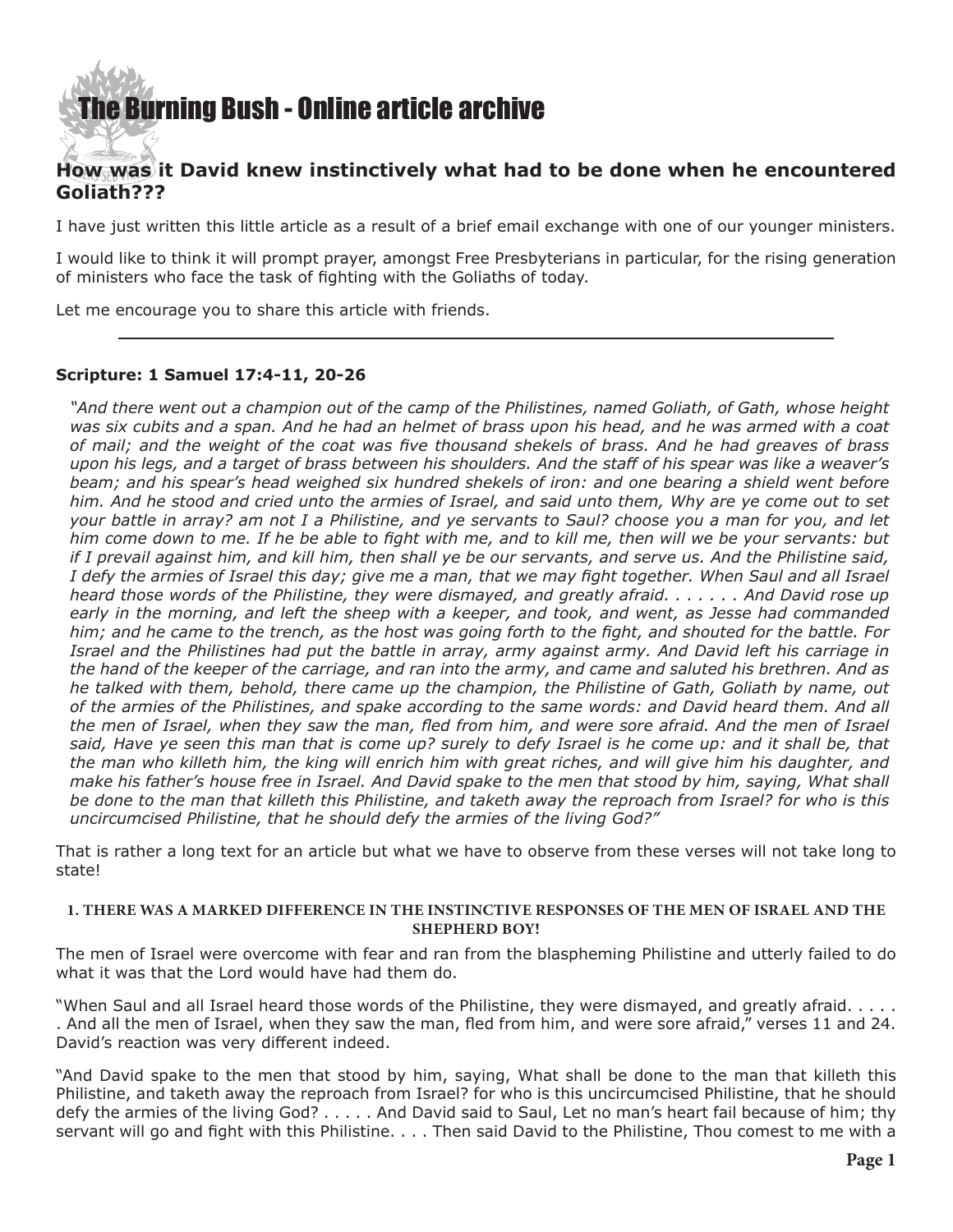# [The Bur](http://www.ivanfoster.net)ning Bush - Online article archive

sword, and with a spear, and with a shield: but I come to thee in the name of the LORD of hosts, the God of the armies of Israel, whom thou hast defied. This day will the LORD deliver thee into mine hand; and I will smite thee, and take thine head from thee; and I will give the carcases of the host of the Philistines this day unto the fowls of the air, and to the wild beasts of the earth; that all the earth may know that there is a God in Israel. And all this assembly shall know that the LORD saveth not with sword and spear: for the battle is the LORD'S, and he will give you into our hands," verses 26, 32, 45-47.

While the sight and sounds of Goliath turned the Israelite soldiers and their king into quivering jellies, it had a very different impact upon David.

He was immediately moved by a jealousy for the honour and glory of his God, the God of Israel and was determined to shut the mouth of the giant!

### **2. IT WAS NOT A MATTER OF PERSONALITY THAT MADE THE DIFFERENCE BUT SOMETHING THAT HAD HAP-PENED TO DAVID A LITTLE EARLIER IN HIS LIFE.**

"And the LORD said unto Samuel, How long wilt thou mourn for Saul, seeing I have rejected him from reigning over Israel? fill thine horn with oil, and go, I will send thee to Jesse the Bethlehemite: for I have provided me a king among his sons. . . . . . . But the LORD said unto Samuel, Look not on his countenance, or on the height of his stature; because I have refused him: for the LORD seeth not as man seeth; for man looketh on the outward appearance, but the LORD looketh on the heart. . . . . . And Samuel said unto Jesse, Are here all thy children? And he said, There remaineth yet the youngest, and, behold, he keepeth the sheep. And Samuel said unto Jesse, Send and fetch him: for we will not sit down till he come hither. And he sent, and brought him in. Now he was ruddy, and withal of a beautiful countenance, and goodly to look to. And the LORD said, Arise, anoint him: for this is he. Then Samuel took the horn of oil, and anointed him in the midst of his brethren: and the Spirit of the LORD came upon David from that day forward. So Samuel rose up, and went to Ramah. " verses 1, 7, 11-13.

The difference between the cowardly soldiers and the courageous shepherd was nothing pertaining to human persona or temperament but it was the fact that upon the shepherd there rested the grace and power of the Holy Ghost!!!

#### **3. IT WAS THE SAME GRACE, BESTOWED AT PENTECOST, THAT TURNED PETER FROM THE FEARFUL MAN WHO DENIED KNOWLEDGE OF HIS SAVIOUR INTO THE FEARLESS PREACHER OF CHRIST AND DENOUNCER OF HIS MURDERERS!**

"Peter then denied again: and immediately the cock crew," John 18:27. "Ye men of Israel, hear these words; Jesus of Nazareth, a man approved of God among you by miracles and wonders and signs, which God did by him in the midst of you, as ye yourselves also know: Him, being delivered by the determinate counsel and foreknowledge of God, ye have taken, and by wicked hands have crucified and slain," Acts 2:22-23.

What is needed in this day, is another band of men within the Free Presbyterian Church endued with the very same Spirit as David and Peter.

By nature we all are as was Peter pre-Pentecost! We are weak and totally unable to take the field against the Lord's enemies and we will vacillate and temporise rather than boldly challenging the 'Goliaths' of this day.

Indeed, we will, like David's brethren, take offence at any who suggest that we should be doing more rather than merely dressing up as soldiers, but doing no fighting! "And Eliab his eldest brother heard when he spake unto the men; and Eliab's anger was kindled against David, and he said, Why camest thou down hither? and with whom hast thou left those few sheep in the wilderness? I know thy pride, and the naughtiness of thine heart; for thou art come down that thou mightest see the battle," verse 28.

I have always had to smile at this verse. How 'self-inflated' was Eliab to speak to David so and to refer to him coming down merely to see the battle! The truth was David was sent of his father to seek his brethren's